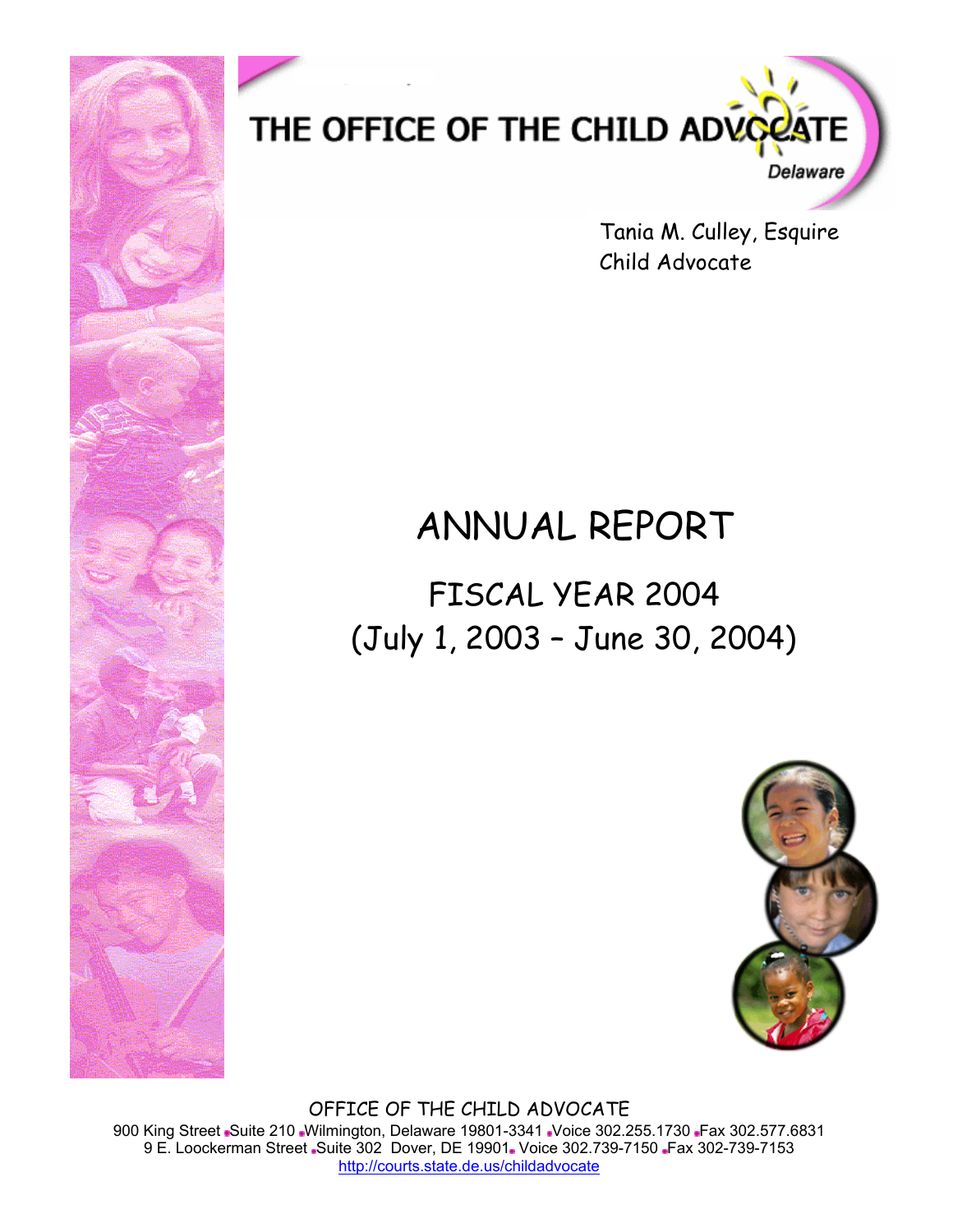### Mission

The Office of the Child Advocate shall safeguard the welfare of Delaware's children through educational advocacy, system reform, public awareness, training, and legal representation of children as set forth in 29 Del. C., Ch. 90A.

### Goals

- ∗ Ensure that every child's voice is heard in every court proceeding, which affects his or her life.
- ∗ Ensure that every player in the child protection system has the necessary education and training to put a child's safety and well-being above all else: children are not personal property … they are human beings.
- ∗ Ensure that Delaware's child welfare laws reflect the needs of our children and are a model for the nation.

### Duties

- ∗ Take all possible actions, including programs of public education and legislative advocacy, to ensure the legal, civil and special rights of children;
- ∗ Revise, periodically, all relevant policies and procedures with a view toward the rights of children;
- ∗ Refer any person making a complaint or report required by Chapter 9 of Title 16 to the Division of Family Services, and, if warranted, to an appropriate police agency. If a complaint or report includes an allegation of misconduct against a Department employee, the complaint or report must also be referred to the Secretary of the Department;
- ∗ Recommend changes in the procedures for investigating and overseeing the welfare of children;
- ∗ Make the public aware of the services of the Office of the Child Advocate and the Child Protection Accountability Commission, their purposes, and how they can be contacted;
- ∗ Apply for and accept grants, gifts and bequests of funds from other state, federal and interstate agencies, as well as from private firms, individuals and foundations for the purpose of carrying out the Commission's lawful responsibilities. The funds must be deposited with the State Treasurer in a restricted receipt account established to permit funds to be expended in accordance with the provision of the grant, gift or bequest;
- ∗ Examine policies and procedures and evaluate the effectiveness of the child protection system, specifically the respective roles of the Division of Family Services, the Attorney General's Office, the courts, the medical community and law enforcement agencies;
- ∗ Review and make recommendations concerning investigative procedures and emergency responses of the child welfare system;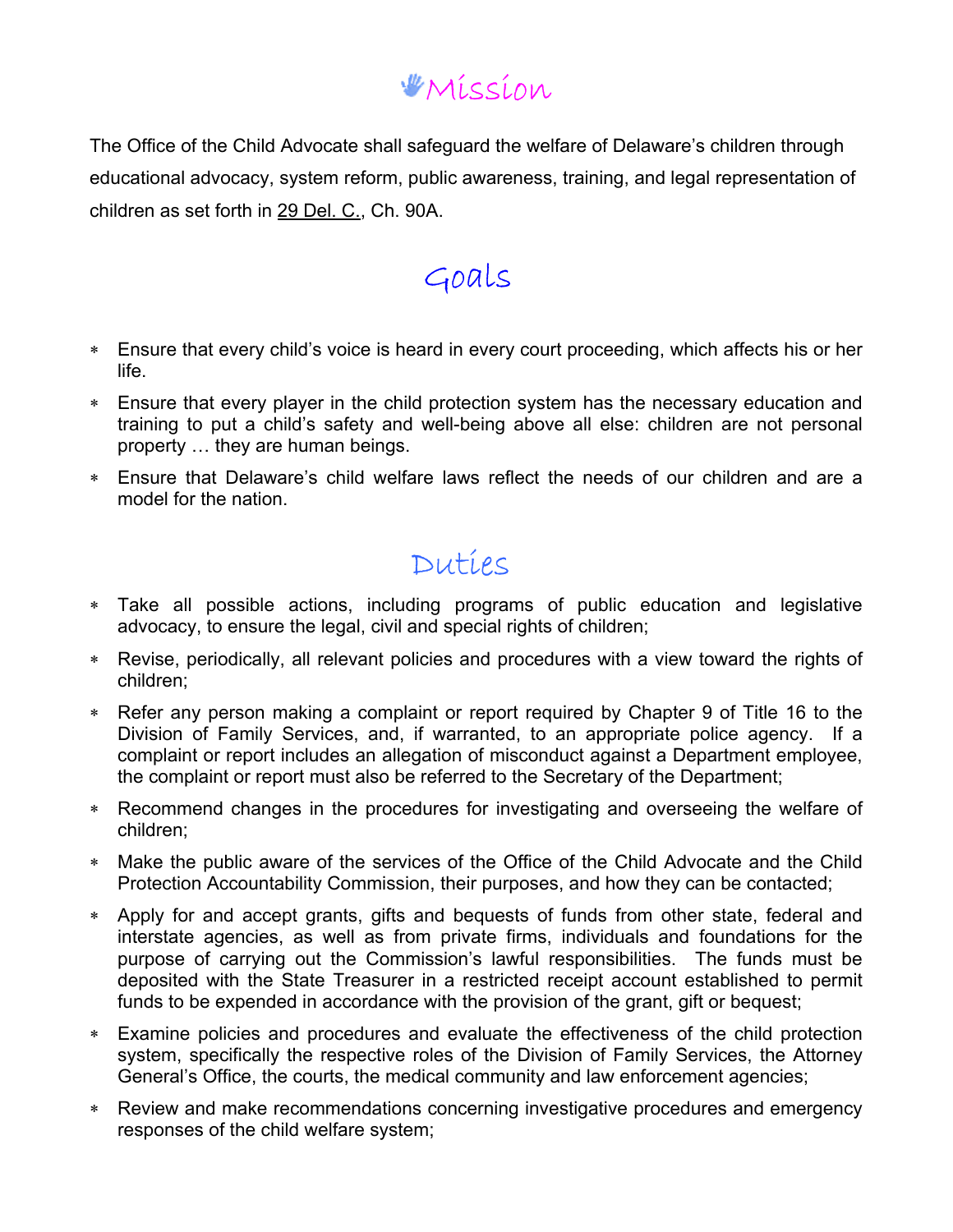### Duties (cont.)

- ∗ Develop and provide quality training to Division of Family Services' staff, Deputy Attorneys General, law enforcement officers, the medical community, Family Court personnel, educators, day care providers, and others on the various standards, criteria and investigative technology used in child welfare cases;
- ∗ Submit an annual report analyzing the work of the Office of the Child Advocate that shall be included in the Child Protection Accountability Commission's annual report; and
- ∗ Take whatever other actions are necessary to help the Commission accomplish its goals.

### Locations

900 King Street **900 King Street** 9 E. Loockerman Street Wilmington, DE 19801-3341 Dover, DE 19901 Ph: (302) 255-1730 Ph: (302) 739-7150 Fax: (302) 577-6831 Fax: (302) 739-7153

#### **New Castle County New Castle County Kent/Sussex Counties**

Suite 210 Suite 210

# Staff

Child Advocate **Tania M. Culley, Esq.**

Program Administrator **Anne Pedrick, MSCC** Office Manager **Wendy Gerlach** Family Crisis Therapists **Celeste Bishop** 

Deputy Child Advocates **Angela M. Fowler, Esq. Mary Catherine (M.C.) Landis, Esq.**

 **Jennifer Falkowski** 

### Volunteers, Interns & Law Clerks

Stacey Callaway **Elizabeth Treisner** Sharon Opila Amy Smith Kim Albert Candy Nesbeth Mattie Picard **Laura Westfall** Islanda Finamore Amy Quinlan, Esq.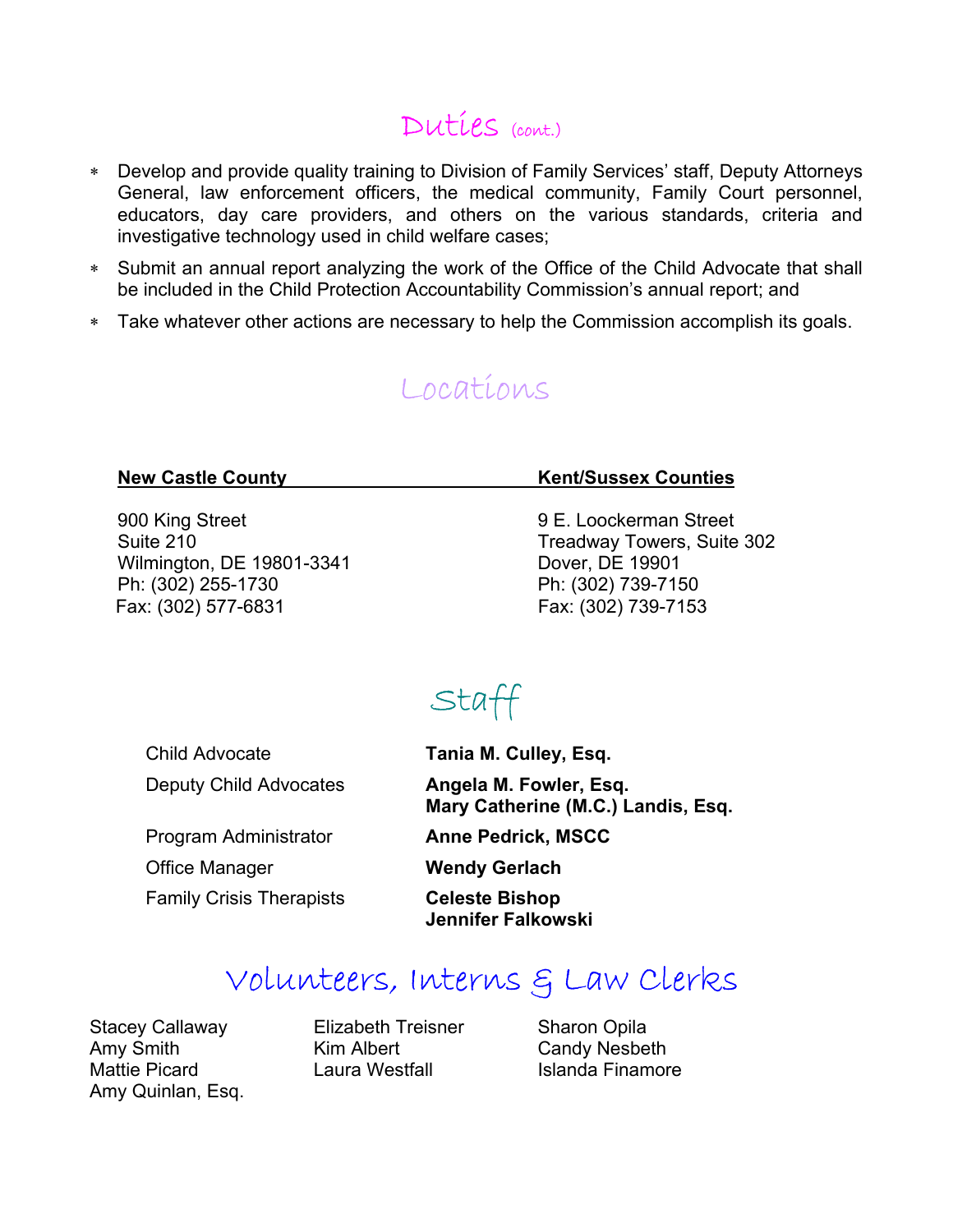**Website:** http://courts.state.de.us/childadvocate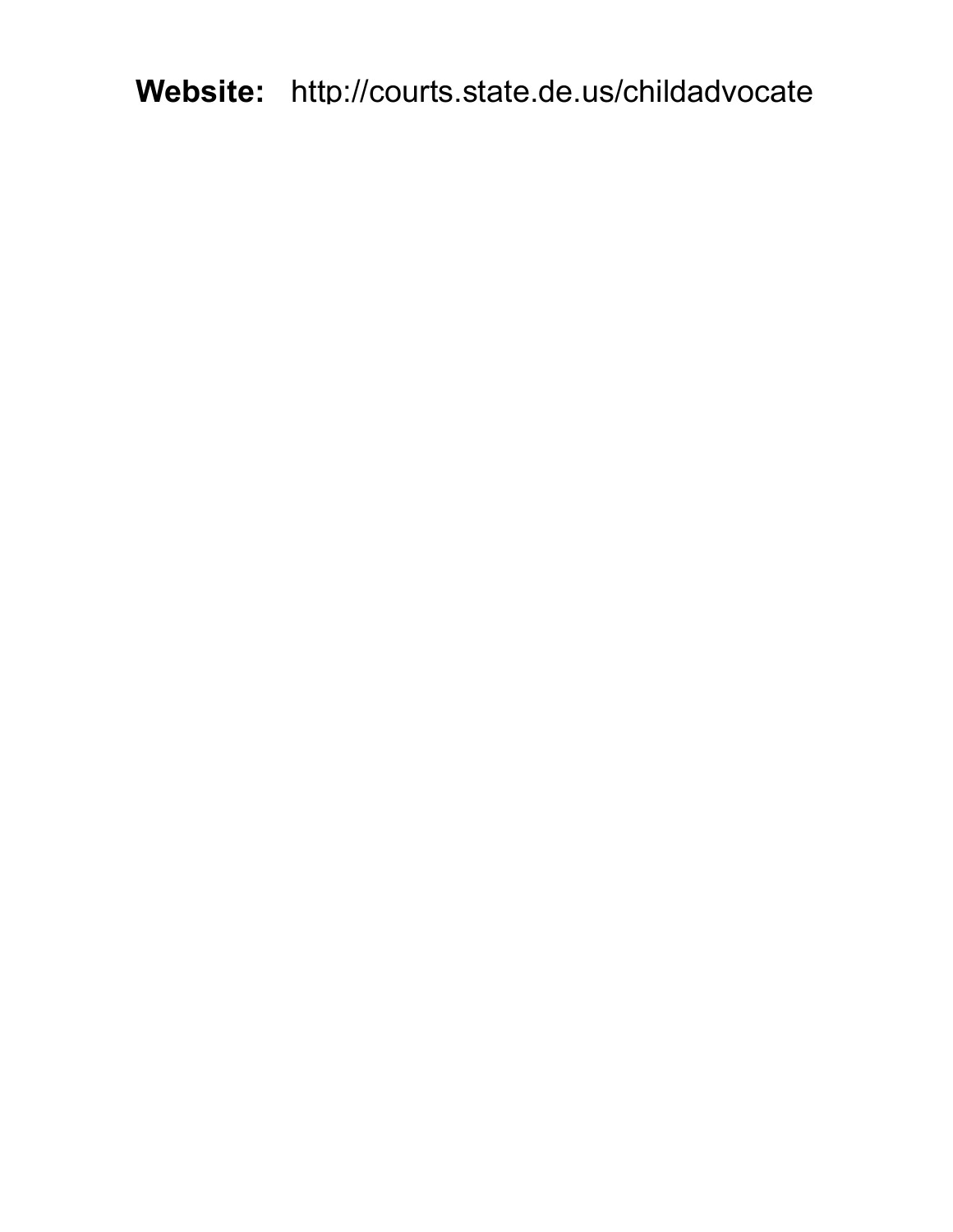# FY 2004 Pro Bono Honor Roll

Derrick Abbott Jon Abramczyk Roger Akin Debra Aldrich Becky Allen Kimberly Allen Michael Allen Thomas Allingham Susan Ament Eileen Andersen Melony Anderson John Andrade David Arndt Michael Arrington Daniel Astin Greg Babowal James Bailey John Balaguer Samantha Balick Joseph Barry Sean Beach Robert Beste Antonia Bevis Elizabeth Beyer Shakuntla Bhaya Michael Bonkowski Mary Boudart Curtis Bounds John Brady Jennifer Brierley Steven Brinker Paul Brown H. Cubbage Brown Gary Bryde Warren Burt Timothy Cairns Peter Calder Deborah Carey Linda Carmichael Denis Casey Eileen Caulfield Teresa Cheek William Chipman Joseph Cicero Martha Claverie C. Malcolm Cochran, IV Cynthia Collins P. Clarkson Collins Christopher Componovo Bernard Conaway John James Conly Carolyn Conners Art Connolly, Jr. Alan Cooper Margaret Cooper Jason Cornell Noriss Cosgrove

Victoria Counihan Scott Cousins Lydia Cox Curtis Crowther David Culley Donna Culver Edward Curley Brock Czeschin James Dalle Pazze Bart Dalton John Daniello George Danneman Jessica Davis Carrie Dayton Kim DeBonte Christine Demsey Sarah DiLuzio Jill DiSciullo Melissa DiVincenzo William Doerler John Dorsey Shawn Dougherty James Drnec Stephen Dryden Kelly Dunn-Gelof Edward (Mike) Eaton Craig Eliassen Margaret England Elisa Erlenbach Elwood Eveland Sherry Fallon Cynthia Faraone Dennis Ferri Thomas Ferry Yvette Fitzgerald James Flynn Tiffany Fonseca Edward Fornias, III James Freebery Barbara Gadbois David Gagne Patricia Gallagher Patricia Garthwaite Frances Gauthier Thomas Gay Kathleen Geiger Glynis Gibson Paul Golian William Gonser, Jr. Lisa Goodman Todd Goodman Susan Gordon Brian Gottesman Charles Gray Gerry Gray James Green Joseph Green

Thomas Grimm Kevin Gross Jerome Grossman Mark Gundersen Kathleen Hadley Raymond Hancock Patricia Hannigan Jeanne Hanson Thomas Hanson Jason Harbour Jennifer Hartnett Theresa Hayes Julia Heaney Catherine Hickey Timothy Hitchings Lorin Hochman Thomas Hodukavich Steven Holfeld Vera Holmes Kathleen Hostetter Vivian Houghton Timothy Houseal Eric Howard Janine Howard Kevin Howard Amy Hudson David Hurst David Hutt Frederick Iobst Alfred Isaacs Michael Isaacs Cathy Jenkins David Jenkins Clay Jester Ann Marie Johnson Dawn Jones Judy Jones Richard I.G. Jones, Jr. Elizabeth Julian Brian Kasprzak Alicia B. Kelly Michael Kelly Lucy Kendikian-Smith Felice Kerr Shelley Kinsella Gretchen Knight Laurie Krepto Marie LaBruyere Peter Ladig Gregory Ladner William Lafferty Kathryn Laffey Kimberly Lawson Lewis Lazarus Jane Leamy Timothy Lengkeek Norman Levine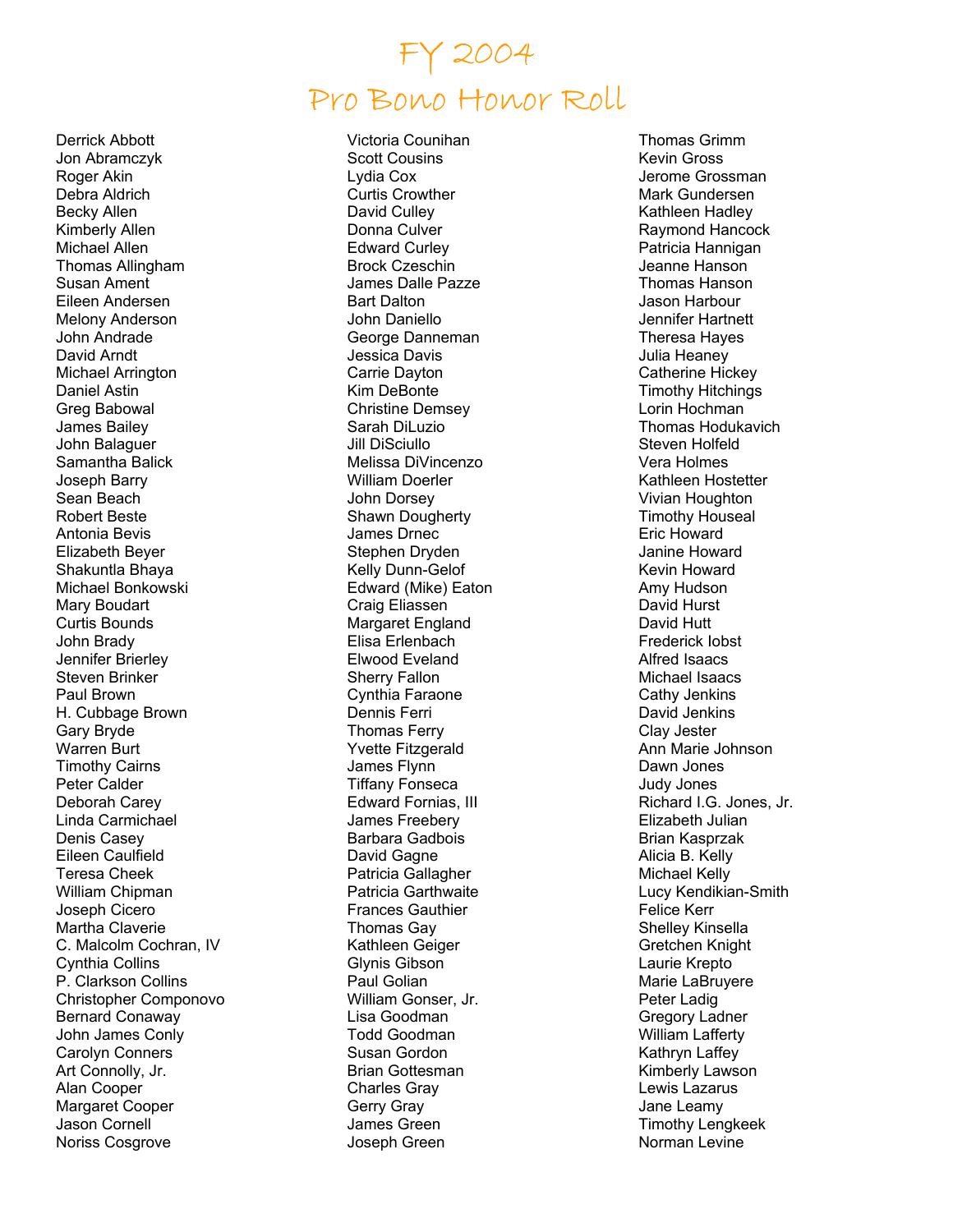## FY 2004 Pro Bono Honor Roll (cont.)

Neal Levitsky Roger Levy Elizabeth Lewis Andrew Lippstone Susan List Stanley Macel Titania Mack Lauren Maguire Elizabeth Marchioni Thomas Marconi Erin Mariani Adria Martinelli Hon. Jennifer Mayo David McBride Christine McCormick Bernard McFadden James McGiffin Thomas McGonigle Matthew McGuire Heather McIntyre Mary Anne McLane John McLaughlin, Jr. James McMillan Carolyn McNeice Bruce McNew Sherry McReynolds Vivian Medinilla Luke Mette Ellen Meyer Dawn Miello Stephen Milewski Maribeth Minella Paulette Moore Francis Murphy Patricia Murphy Frank Nardo Jennifer Naylor Michael Newell Mary Ellen Noreika Jennifer Gioia Nowak Kevin O'Brien Lynn O'Donnell Elizabeth Olsen Deirdre O'Shea Susan Over

James Parrett, Jr. Darryl Parson Hon. Don Parsons Eliza Patten Susan Pauley Dennis Phifer Lorraine Phillips Francis Pileggi Ronald Poliquin Tiffany Poole Vincent Poppiti Thomas Preston Amy Quinlan Vincent Ramunno, Jr. Jennifer Barber Ranji Mark Rankin B. Wilson Redfearn Anne Reigle Michael Reilly Richard Renck Sheldon Rennie Joseph Rhoades Courtney Riordan Michael Ripple David Ripsom Elizabeth Rodriguez Bruce Rogers Susan Rowley Helena Rychlicki Anthony Saccullo Tamara Sampson Yvonne Saville Michael Scali Christine Schiltz Todd Charles Schiltz Jack Schreppler Pamela Scott Suzanne Seubert Thomas Shellenberger Christopher Simon Laura K. Simon Cheryl Siskin David Snyder Francine Solomon Leslie Spoltore

Joanne Springer-Messick Lisa Stark Curtis Staropoli Tasha Stevens Patrick Straub William Sudell, Jr. John Sullivan, Jr. Karen Sullivan Paul Sunshine Carol Evon Taylor James Taylor, Jr. Michael Teichman David Teklits Harlan Tenenbaum Allen Terrell Anthony Testa, Jr. John Thompson Melanie Thompson Erika Tross Patricia Uhlenbrock Andrea Unterberger Jan van Amerongen Kathryn van Amerongen Patrick Vanderslice Karen Vicks Michael Vild Nicole Walker Megan Ward Natalie Watson Michael Weidinger David Weidman Patricia Widdoss William Wilgus Charles Williams Evan Olin Williford Julie Windhorn Natalie Wolf Etta Wolfe James Woods Christian Wright Davis Wright Danielle Yearick Laura Yiengst Virginia Zrake Lisa Zwally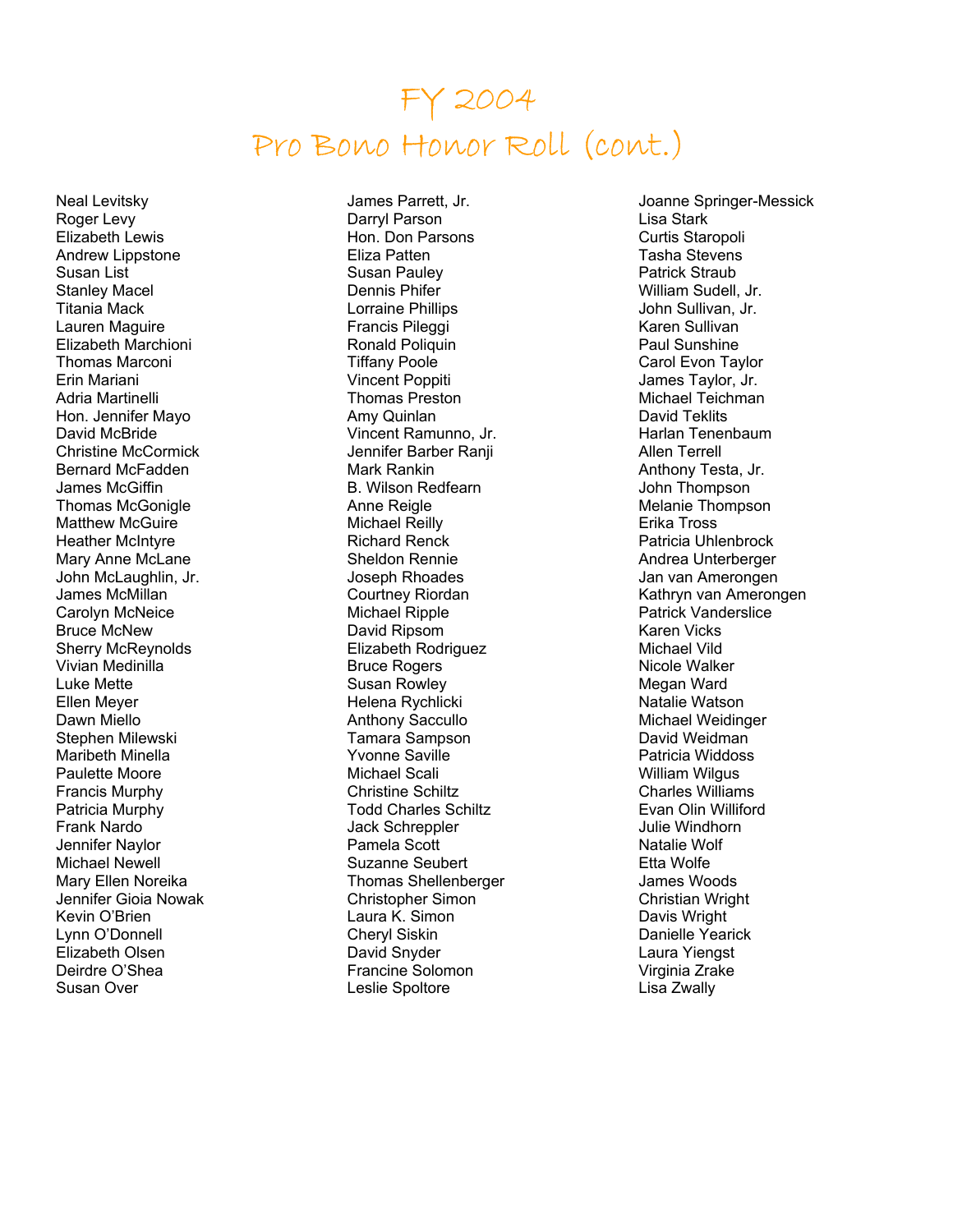# Where we are making a difference for Delaware's Children

# Legal Representation of Children

### Referral Trends

The Office of the Child Advocate (OCA) takes its responsibility to represent children seriously. Internal policies and procedures are continually reviewed and adjusted to meet new challenges. Since beginning operation in February of 2000, OCA has experienced tremendous growth. Each year, as the legal and local communities become more aware of OCA's existence, the number of referrals to the office increases. During fiscal year 2004, OCA received 808 referrals. Of those 808 referrals received and reviewed, OCA appointed an attorney to 349 new children. The majority of these new appointments went to children within the foster care system  $-262$  children under the care and custody of the Department of Services for Children, Youth and Their Families. This number does not include open cases carried through from previous years. At the end of Fiscal Year 2004, OCA was actively representing 472 children, and during the course of the year represented a total of 702 children.

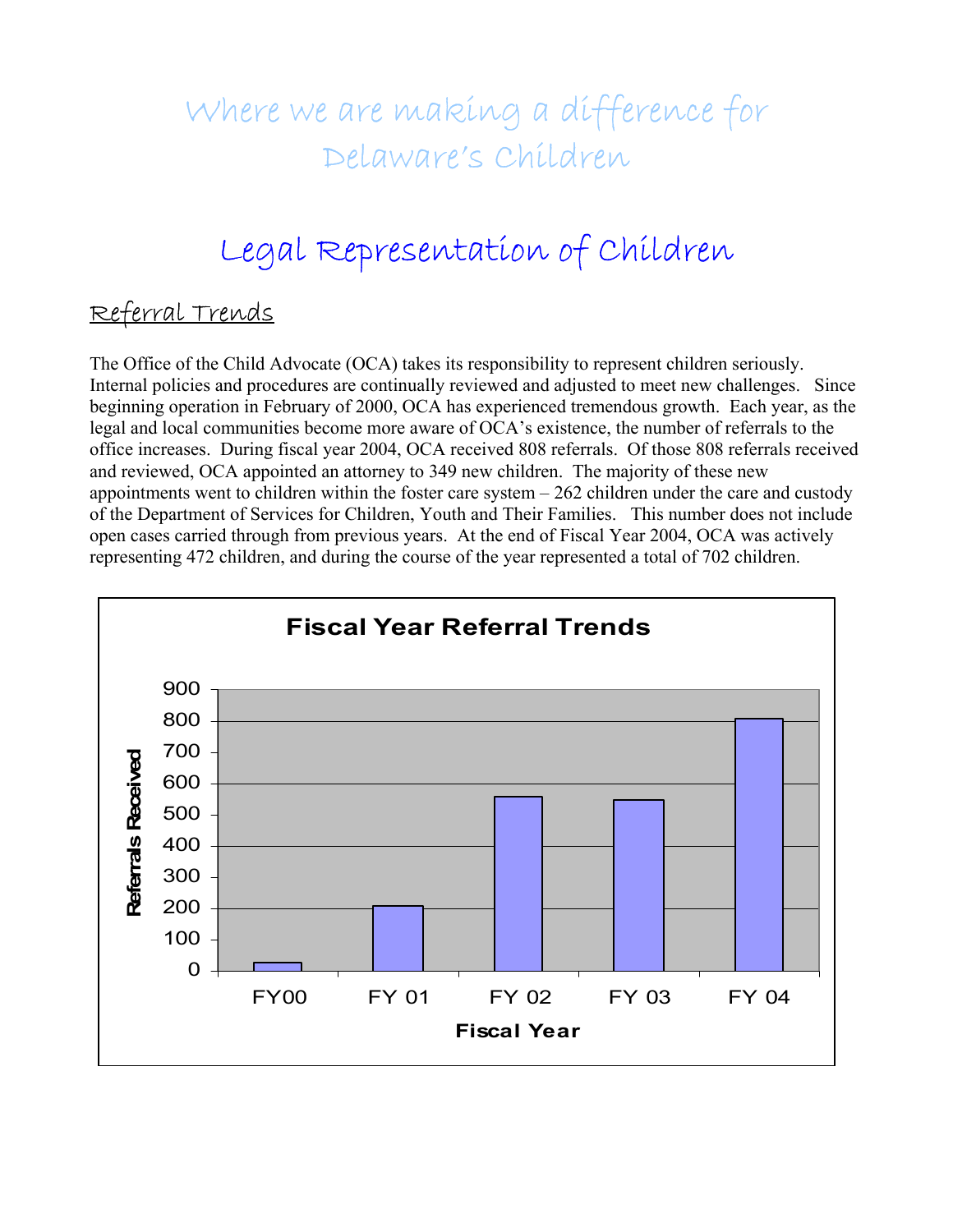

Of the 472 children whose files were still open on June 30, 2004, 359 of those children were in the custody of the Department of Services for Children, Youth and Their Families. 37 children were the subject of dependency/ neglect cases within the Court that did not directly involve DSCYF. 70 children who were the subject of parent custody disputes were also represented through OCA. Finally, OCA assisted the Court in appointing Frazer counsel for 6 children.

Looking at these numbers by county, it is clear that the largest concentration of OCA cases continue to be in New Castle County. 375 children in New Castle County were represented, compared to 44 in Kent County and 53 in Sussex County. Of those 375 New Castle County children, 308 were in DSCYF custody, 22 were dependency/neglect matters, 41 were parent custody disputes and 4 were Frazer appointments. In Kent County, 20 children in DSCYF custody were represented, 10 in dependency/ neglect matters, 12 in parent custody matters and 2 Frazer appointments. In Sussex County, 31 children were in DSCYF custody, 5 were the subject of dependency/neglect petition, and 17 were involved in a parent custody dispute.

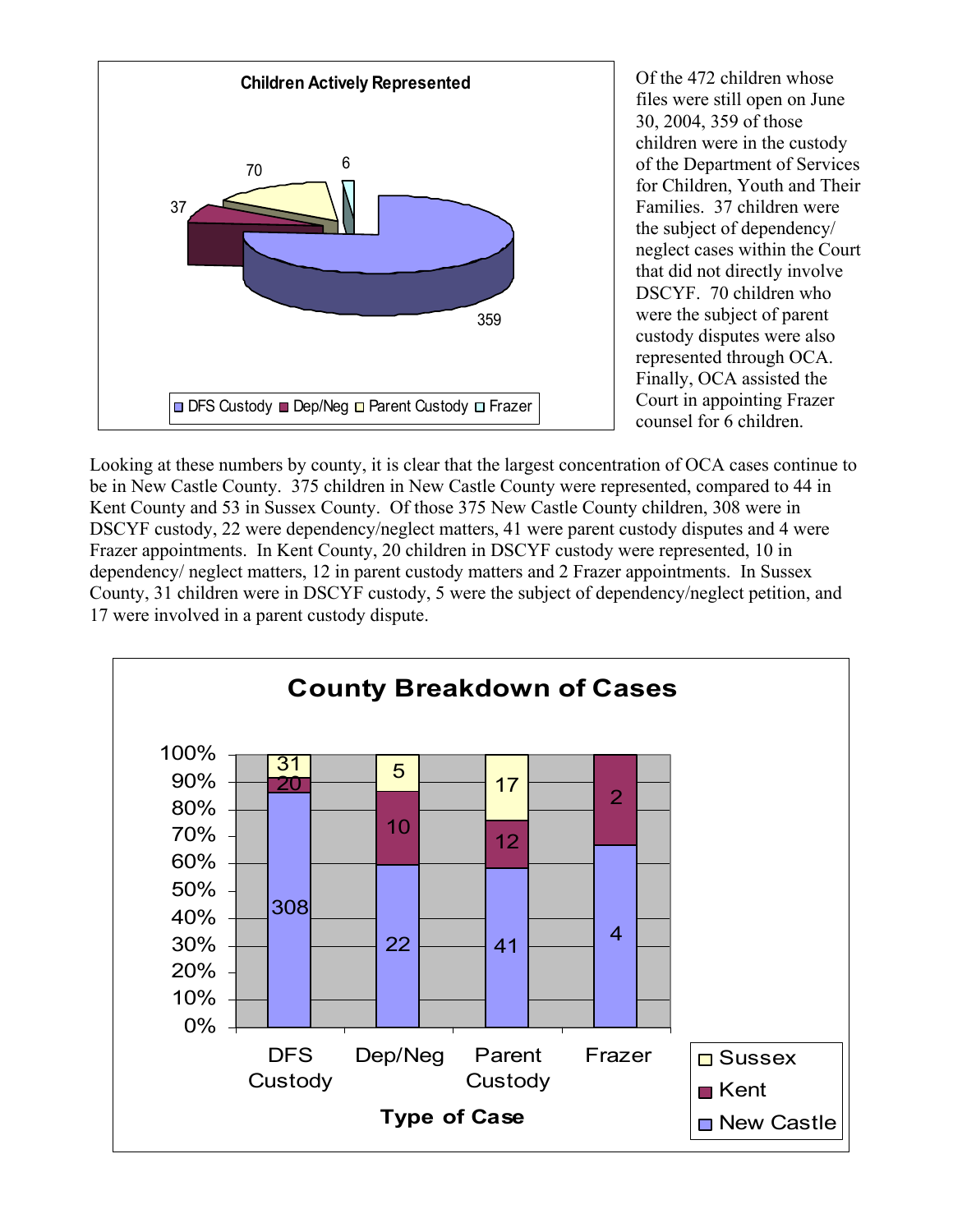

Therefore, in considering OCA's FY04 caseload, 80% of its cases were in New Castle County, 11% in Sussex County and 9% in Kent County. Of those 97 downstate cases, OCA was handling 38 of them (or 39%) in-house. Compare this percentage with New Castle County where only 9% of the cases are handled in-house. These numbers in and of themselves indicate there are simply not enough volunteer resources to serve the downstate children. OCA staff devoted 3,545 hours in representing children in-house, and another 718 hours supporting volunteer attorneys.





 In March of 2004, DSCYF completed an audit of GAL representation. This audit revealed that 123 children statewide in DSCYF custody were still without legal representation (in violation of federal law). Of those 123 children, 79 of them were children in Kent and Sussex Counties. OCA intends to request funding for another downstate Deputy in fiscal year 2005 to address this issue since the volunteer pool has been largely exhausted.

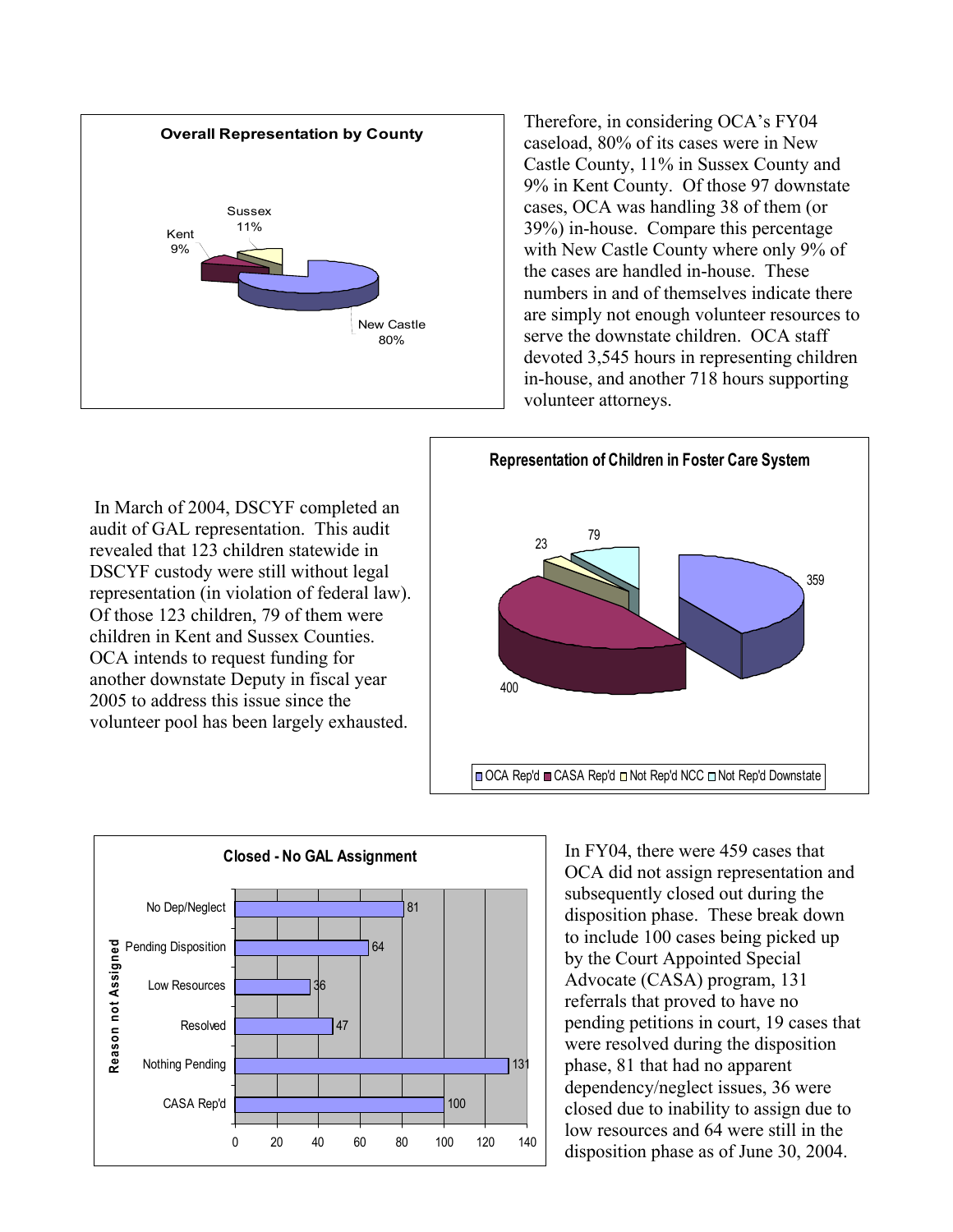# Legislative Advocacy

In compliance with its statutory duties, OCA both drafts legislation and advocates for its passage. Legislative initiatives come from the Child Protection Accountability Commission, various child welfare committees or from discussions with child welfare partners. Oftentimes, OCA is the legislative designee. In Fiscal Year 2004, OCA spent 317 hours drafting and advocating for various legislative bills that benefit Delaware's children. OCA took the lead as Staff for the Child Protection Accountability Commission in seeking the passage of SB265 and SB279. Senate Bill 265 further delineated caseload standards for the Division of Family Services. Senate Bill 279 expanded the duties of the Child Death Near Death and Stillbirth Commission and provided it with staff. OCA also drafted and advocated for the passage of HB401. This bill provides protections for child witnesses in civil Family Court proceedings. These protections are similar in nature to those provided to children in criminal matters.

### Training and Education

### Pro Bono Recruitment, Training and Recognition:

During Fiscal Year 2004, OCA mailed a letter of interest to each member of the Delaware Bar soliciting their service in representing abused and neglected children. In conjunction with that mailing, OCA scheduled and conducted 12 Nuts and Bolts Trainings throughout the State. The trainings are two hours long and cover such topics as the child welfare system, the judicial process, OCA processes and referrals, and ethical issues in representing children. Each training attracted 10-15 new attorneys, most of whom subsequently accepted legal representation of a child. The trainings were held at various sites throughout the State. Several law firms agreed to serve as hosts providing a comfortable setting with refreshments. As of June 30, 2004, OCA had 295 volunteer attorneys on its roster. The "Nuts and Bolts" trainings conducted during FY 04 were:

11/13/03 - Pro Bono Nuts and Bolts Training – hosted by Morris James Hitchens & Williams 11/21/03 - Pro Bono Nuts and Bolts Training – hosted by Fox Rothschild 12/12/03 - Pro Bono Nuts and Bolts Training – hosted by OCA Wilmington  $01/09/04$  - Pro Bono Nuts and Bolts Training – hosted by Richards Layton & Finger 01/16/04 - Pro Bono Nuts and Bolts Training – hosted by Morris Nichols Arsht & Tunnell 02/06/04 - Pro Bono Nuts and Bolts Training – hosted by Parkowski Guerke & Swayze 03/19/04 - Pro Bono Nuts and Bolts Training – hosted by OCA Wilmington 04/12/04 - Pro Bono Nuts and Bolts Training – hosted by OCA Wilmington 05/05/04 - Pro Bono Nuts and Bolts Training – hosted by OCA Wilmington 05/13/04 - Pro Bono Nuts and Bolts Training – hosted by Admin. Services at Silver Lake – Dover

As part of OCA's on-going commitment to support and educate the Pro Bono attorneys, the staff implemented semi-annual Brown Bag Trainings. Through interactions with volunteers, areas of specific interest or concern were identified, and OCA obtained experts to educate the attorneys on these issues. 1 CLE credit was received for each training attended. The trainings were provided in the OCA Wilmington Office with video conferencing to Stockley State Service Center. Below is a list of the trainings: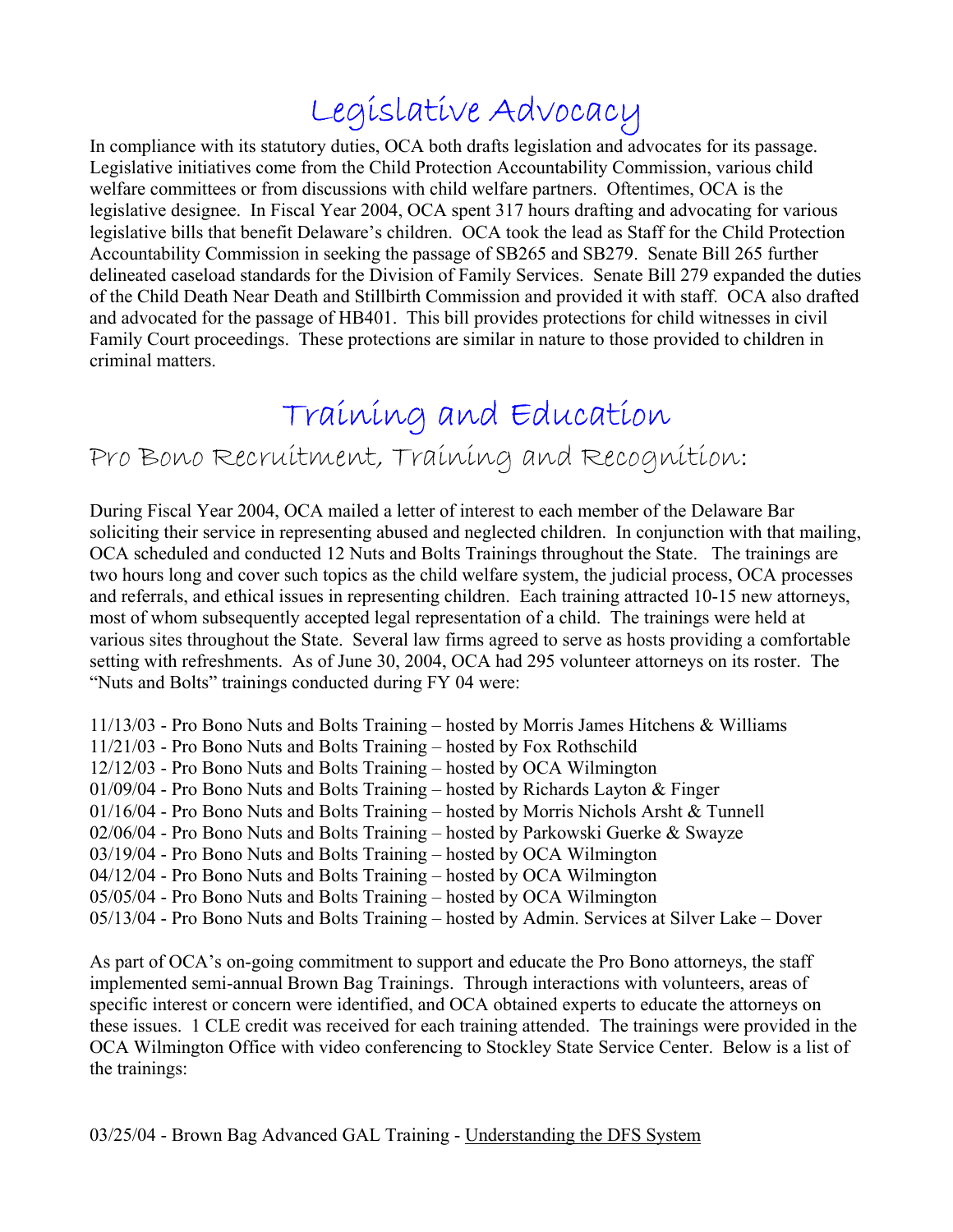- 04/14/04 Brown Bag Advanced GAL Training Accessing Mental Health Services for your Client 04/26/04 - Brown Bag Advanced GAL Training - A Place to Call Home: Permanency Options for Kids - Adoption and Permanent Guardianship 05/21/04 - Brown Bag Advanced GAL Training - Talking to Your Child Client
- 06/01/04 Brown Bag Advanced GAL Training Family Court Litigation for Non-Litigators
- 06/16/04 Brown Bag Advanced GAL Training Representing Your Teenaged Client in Foster Care: Accessing Services and Independent Living

OCA was also proud to participate in the Delaware State Bar Association's Pro Bono Breakfast Awards held on November 4, 2003. Attorney volunteers were recognized for their contributions to legal services for Delaware's indigent population. This population necessarily includes Delaware' abused and neglected children. OCA was proud to see two of its volunteers, Tiffany Poole and Vice Chancellor Parsons, recognized for their service. OCA continues to serve on the DSBA LIP Committee and has joined that committee in lobbying for inclusion of these awards in a higher profile arena in the future to ensure as much recognition as possible for the 14,000 volunteer hours and \$2,500,000 in free legal services contributed by Delaware attorneys on behalf of children.

### Training Events:

Pursuant to 29 Del. C. §9005A(9), OCA is mandated to provide and participate in training of the child welfare community. In furtherance of its mandate, OCA spent 220 hours in FY04 participating in and/or conducting training and/or educational forums. In addition to the volunteer attorney trainings discussed earlier, OCA also participated in the following educational matters:

#### **The American Bar Association & American Psychological Association Joint Conference**

From June  $3<sup>rd</sup>$  through the  $5<sup>th</sup>$ , 2004, Angela Fowler, Esquire, Deputy Child Advocate, attended the 11<sup>th</sup> National Conference on Children and the Law, jointly sponsored by the American Bar Association and American Psychological Association. The conference focused on joint issues affecting child welfare, family law and juvenile justice concerns by looking closely at the roles played by both attorneys and psychologists in the field. The daily seminars included such discussion topics as adolescents and runaways in foster care, violence in families, permanency planning options, mental health services for children in care and educational advocacy skills.

### **26th National Children's Law Conference of the National Association of Counsel for Children**

The Office of the Child Advocate, in furtherance of its statutory mandates attended the  $26<sup>TH</sup>$  National Children's Law Conference of the National Association of Counsel for Children in New Orleans, Louisiana in August of 2003. Participants from the Office included, M.C. Landis, the Deputy Child Advocate for New Castle County and Angela Fowler, Deputy Child Advocate for Kent and Sussex Counties. The goal was to obtain information regarding the legal representation of children in the court room, national trends in child protection and to learn about initiatives around the country that are positively impacting children and youth in foster care. Following the conference, Angela and M.C. drafted a 14 page summary of the topics covered in the conference, including topics such as early intervention, federal policy, corporal punishment, custody and visitation, permanency and parental alienation. This summary was provided to all pro bono attorneys as well as other community partners.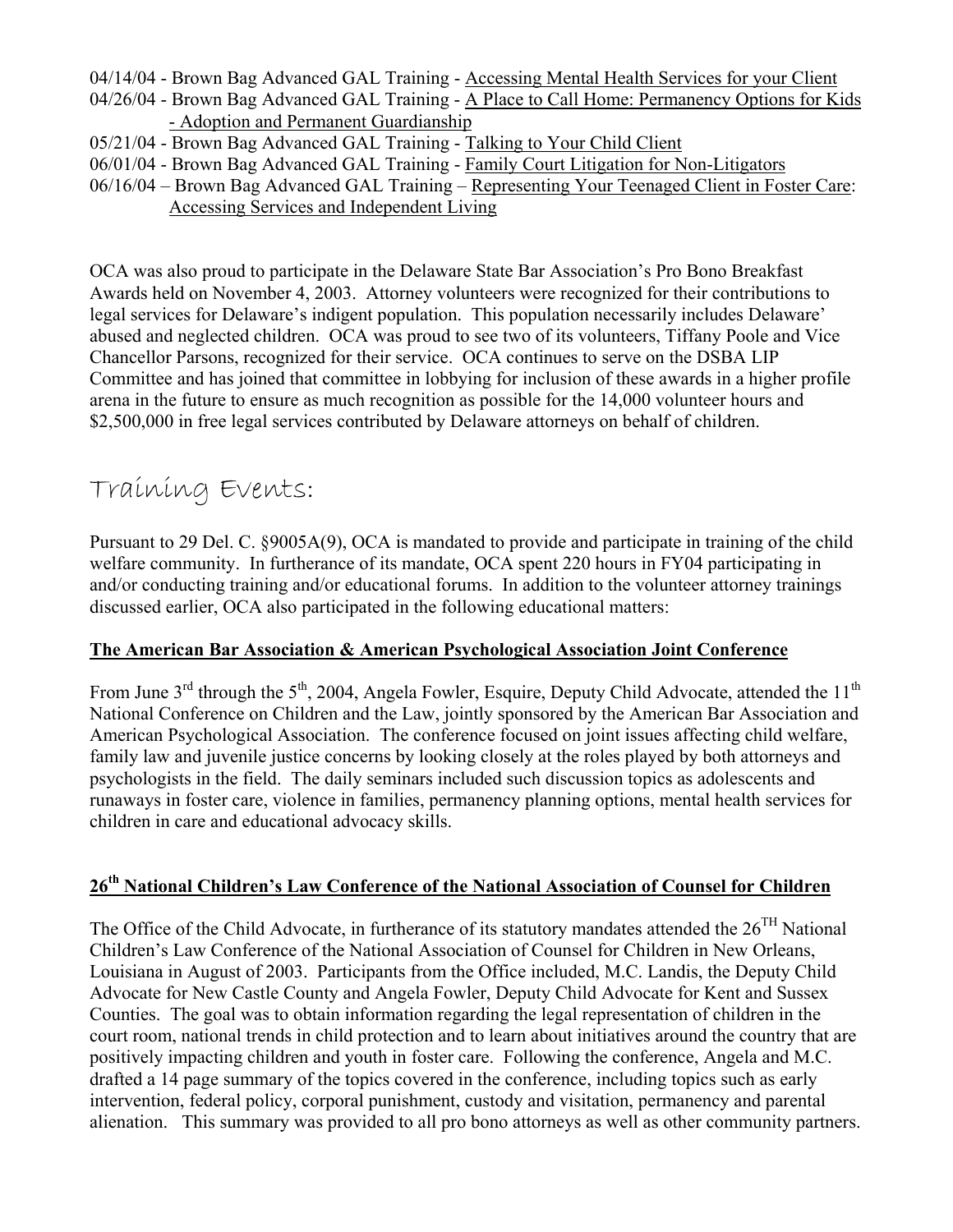#### **Association of Family and Conciliation Courts**

Anne Pedrick, Program Administrator, was a co-facilitator along with Barbara Chasnoff, J.D. ABA Child Custody Pro Bono Project, and Andrea Kurtz, J.D. Legal Aid society of Northwest North Carolina for "Using Volunteers in Private Custody Cases". This conference, held November 13 through November 15, 2003 in St. Louis, Missouri, examined the use of volunteers to help reduce the cost of advocating for children in private custody cases. OCA was presented as a successful program providing legal representation to children in family law cases.

#### **The 21st Annual Conference of the National Organization of Forensic Social Work - Social Work and the Law: New Trends in Forensics**

This conference was held May 16-19, 2004 in Tampa, Florida. The Keynote Address was "Youth Violence Today" by Kathleen M. Heide, Ph.D. It was interesting to learn that all children that are currently on death row in this country have suffered some type of extreme physical and/or sexual abuse. Anne Pedrick found this conference engaging and covering a wide variety of interests for the forensic social worker, attorneys, and Judges. There were two mock trials as part of the conference which provided a great deal of legal information for social workers. A particular workshop of interest was "Testifying in Child Welfare cases". Anne has brought the information learned at this conference back to Delaware to provide knowledge of new trends and additional supports to OCA's pro bono attorneys.

#### **National Citizens Review Panel Conference**

In April of 2004, the Child Protection Accountability Commission (CPAC) was designated to be Delaware's Citizen Review Panel as stated under the Federal Child Abuse Prevention and Treatment Act (CAPTA) guidelines. A representative from OCA went to the  $3<sup>rd</sup>$  Annual National Citizens Review Panel Conference held in Lexington, Kentucky from May  $27<sup>th</sup>$  through the  $28<sup>th</sup>$ . Anne Pedrick was accompanied by Linda Shannon from DFS for this conference. The focus of the Conference was on the effectiveness of citizen review panels on child protection, using citizen review panels to assist in the Child and Family Services review, and also coordination between Child Death review teams and citizen review panels. It was a small conference that was ideal for networking and learning about other states and how they utilize their citizen review panels.

#### **2nd Annual Abuse Intervention Committee's Training Consortium Conference. "Working Together for Delaware's Families: The Effects of Violence on Children: Abuse, Bullying and Domestic Violence"**

OCA was a partner in developing this training with other Delaware agencies in the Training Consortium held June 1, 2004. OCA contributed a small financial amount along with approximately 15 hours of time to attend planning meetings. There were various workshops along with a general session from the YMCA presenting on their school bullying program**.** Keynote speaker was Dr. James Garbarino, nationally known author/lecturer who wrote "The Lost Boys".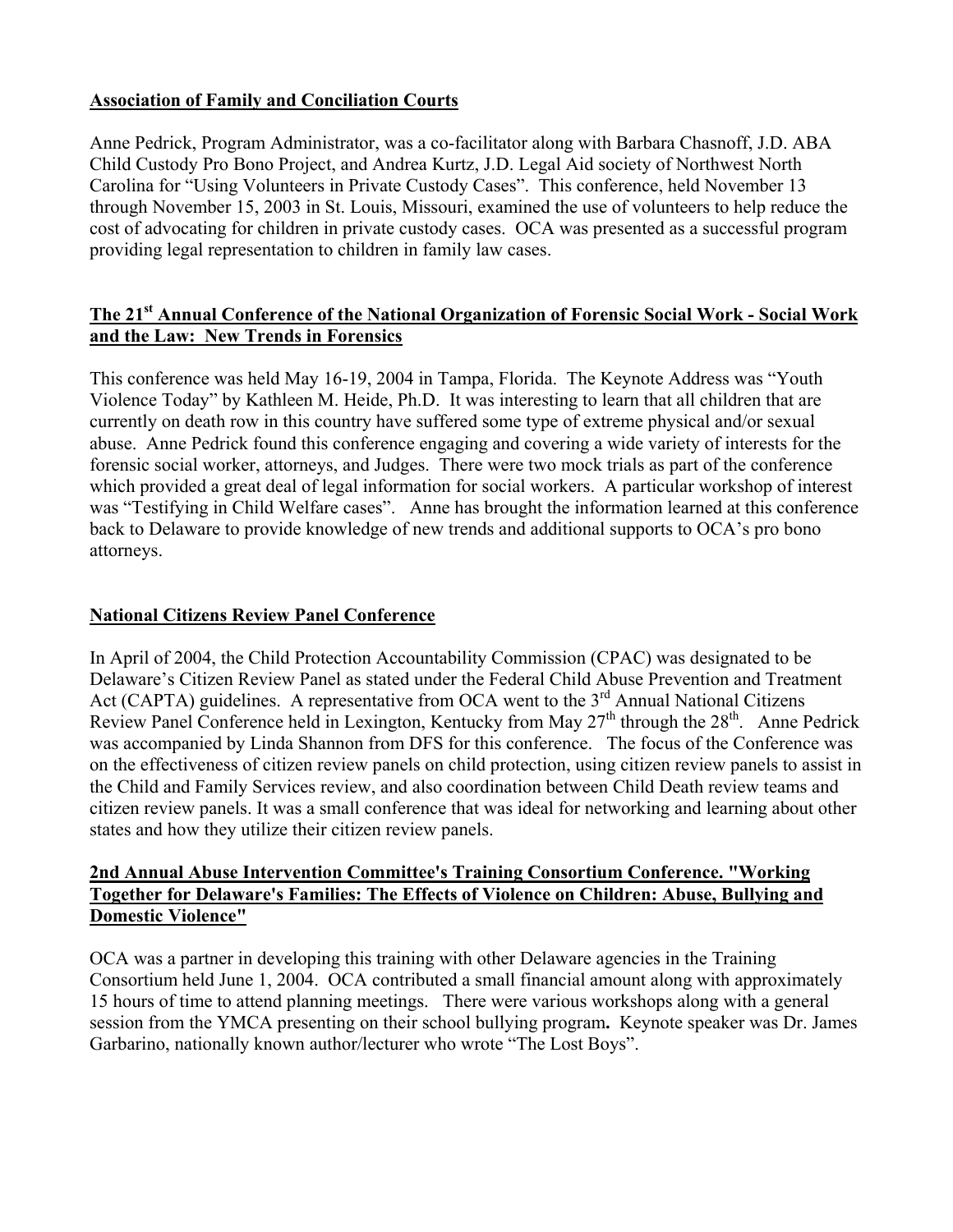#### **DFS Core Training**

Anne Pedrick continues to train "Understanding OCA" to new DFS workers as they go through their Core Training. Anne is sometimes assisted by OCA's family crisis therapists. This experience is invaluable because it helps put a face to OCA along with some "seeds of partnership" on behalf of children.

### Committee and Taskforce Participation:

#### **Abuse Intervention Committee**

- *Training Consortium*
- *Subcommittee for Children's Justice Act Grant*

#### **American Bar Association Center on Children and the Law Child Death Near Death and Stillbirth Commission**

- *Process Subcommittee*
- *Annual Report Subcommittee*
- *New Castle County Review Panel*
- *Kent/Sussex Review Panel*

#### **Child Protection Accountability Commission**

- *CPAC SB 142 Subcommittee*
- *CPAC Bylaws Subcommittee*
- *CPAC Near Death Subcommittee*
- *Best Interests Subcommittee*

**Children's Advocacy Center (non-voting Board member)** 

**Court Improvement Project Meetings (New Castle, Kent, Sussex)** 

**Delaware State Bar Association Family Law Section** 

**Delaware State Bar Association LIP Committee** 

**Delaware State Bar Association Women and the Law Section** 

**Department of Services for Children Youth and Their Families Runaway Youth Workgroup Division of Family Services' Advisory and Advocacy Council** 

**Domestic Violence Task Force (subcommittees listed below only)** 

- *FIRT Reviews*
- *Children and DV Workgroup*
- *DV Taskforce*

**Foster Care Reform Forum** 

**Grassroots Citizens for Children (non-voting Board member) Independent Living Advisory Board** 

• *Housing Subcommittee* 

**Interagency Committee on Adoption** 

**Melson Arsht Inn of Court** 

**National Association of Counsel for Children** 

**National Council of Juvenile & Family Court Judges** 

**Office of Childcare Licensing Rule Revision Taskforce for Child Placing Agencies** 

**Terry Carey Inn of Court**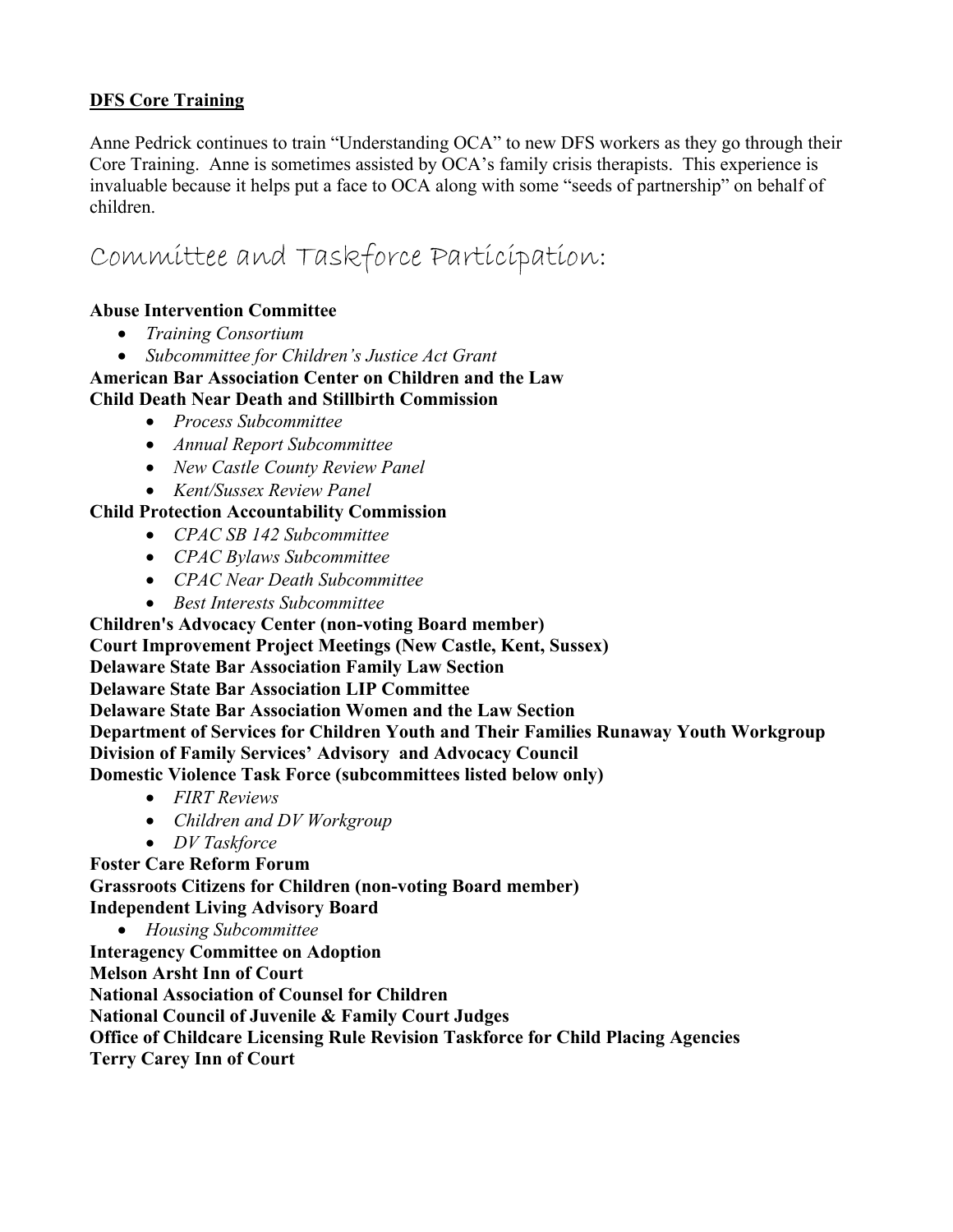### Community Involvement, Outreach and Publicity

#### Website

The website covers information on how to make a referral to OCA and how those referrals are processed, who the OCA staff are, significant court cases or legislation affecting children, information on the Child Protection Accountability Commission, and spotlights on pro bono attorneys, foster parents and child welfare workers. We now also provide monthly statistical updates on our representation of children, the Pro Bono Training Manual is available to download via our website and other training opportunities and reference materials are available online as well.

#### Publicity and Media

Tania Culley, Child Advocate and Mary Catherine (M.C.) Landis, Deputy Child Advocate assisted the Women and the Law Section of the Delaware State Bar Association to organize the annual retreat that focused on Pro Bono Opportunities for attorneys in Delaware.

The Office of the Child Advocate staffed a table at the Delaware State Bar Association's Annual Bench and Bar Conference. This proved to be an excellent opportunity to heighten awareness among members of the Bar to the needs of Delaware's abused and neglected children. Several attorneys expressed interest in OCA's program and subsequently signed up for training to become an attorney guardian *ad litem*.

On October, 24, 2003, the Office of the Child Advocate was invited to speak at the annual meeting of the Child Placement Review Board. Tania Culley and M.C. Landis spoke to the Board members about OCA's statutory duties and how it fits into the child welfare system as a whole.

#### Grants and Bequests

The Office of the Child Advocate has a legal mandate to "apply for and accept grants, gifts, and bequests of funds from other states, federal, and inter-state agencies, as well as from private firms, individuals, and foundations, for the purpose of carrying out the Commission's lawful responsibilities". 29 Del. C. § 9005A(6). In 2002, OCA was awarded the Children's Justice Act grant to fund a part-time Family Crisis Therapist for Kent/Sussex counties. Celeste Bishop continues in that position. She spends most of her time doing casework, supporting the Deputy Child Advocate in her cases, and providing pro bono support to our volunteer attorneys in Kent/Sussex counties. Her position is crucial to the Deputy Child Advocate since there is no support staff in Kent or Sussex counties. This grant will expire during FY05.

The Office of the Child Advocate continues to research and seek out grants related to pro bono services for children.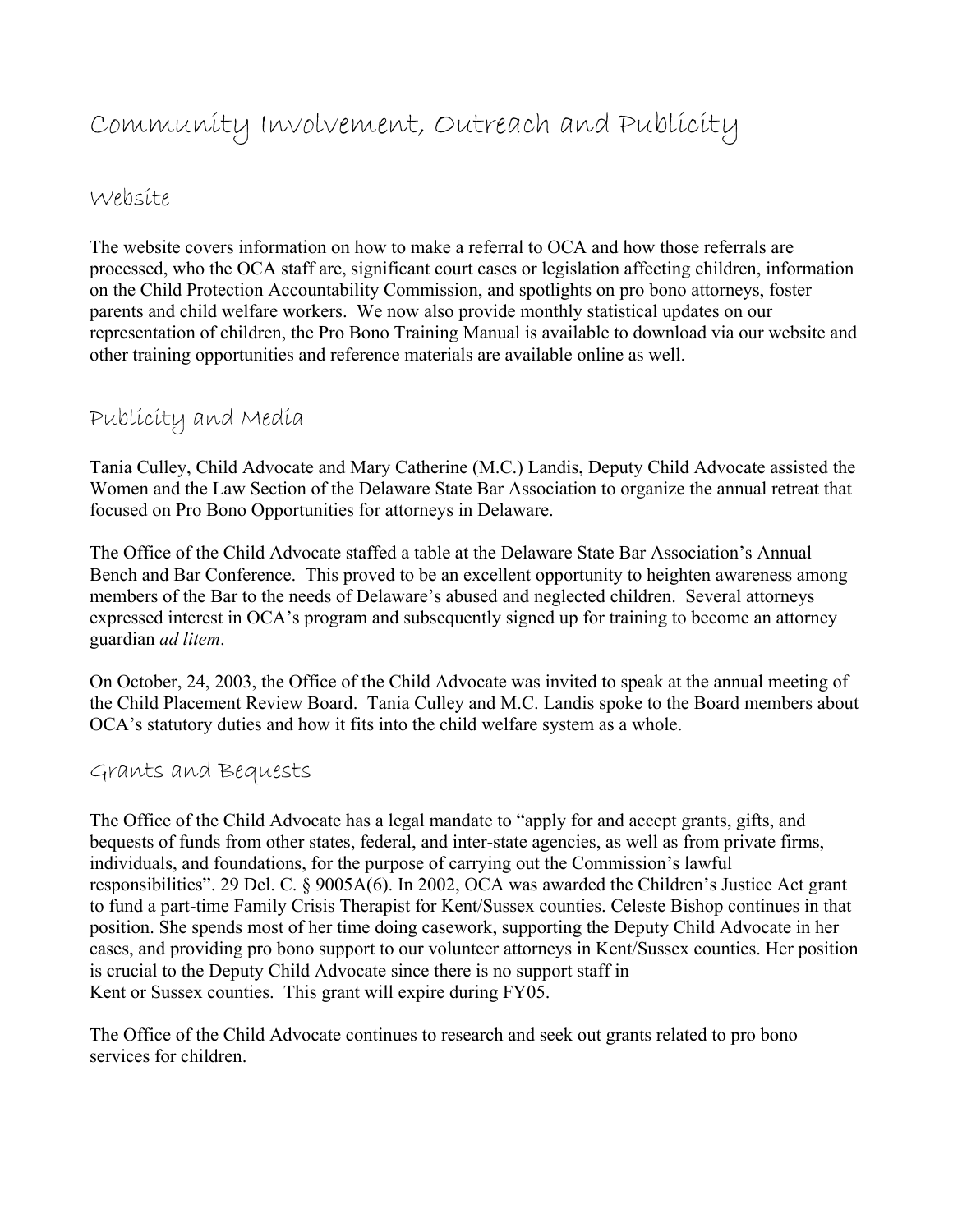# DFS Policy and Procedure/Multi-Disciplinary Collaboration

OCA is mandated, pursuant to 29 Del. C. § 9005A(2), to periodically review and revise all relevant child welfare policies and procedures with a view toward expanding the rights of children. The Office of the Child Advocate is also to recommend changes in procedures for investigating and overseeing the welfare of our children. 29 Del. C. § 9005A(4). In fiscal year 2004, OCA spent 467 hours in meetings and working on policy issues with various child welfare partners. OCA spent an additional 367 hours staffing the Child Protection Accountability Commission.

**Partnership Meetings:** Ouarterly, DFS and OCA meet to improve multi-disciplinary collaboration. Topics have included caseloads, improved coordination between OCA and DFS, case concerns, training and system successes and challenges. OCA's Program Administrator has also had several meetings with DFS' Quality Assurance team to effectuate maximum efficiency and cooperation between the agencies.

Representatives of OCA met in July 2003 with CASA coordinator Lynn Shreve to discuss further collaboration to ensure that all children in foster care have guardian *ad litem* representation. Communication continues between CASA and OCA regarding children entering foster care. Development of a database or other means of ensuring children are represented continues to be worked on.

The OCA Program Administrator met with Roberta Ray from CMH to discuss an OCA training for Child Mental Health (CMH) staff in understanding the OCA process. This training has been delayed until a Memorandum of Understanding can be developed between OCA and DSCYF.

During January 2004 and March 2004, OCA joined the Division of Family Services (DFS) for an "internal review" of two serious injuries/near death cases. The dedication of time between these reviews was approximately 80 hours which included an extensive timeline produced by OCA. Policy concerns and child welfare issues were closely examined and have been instrumental in guiding OCA's advocacy of children.